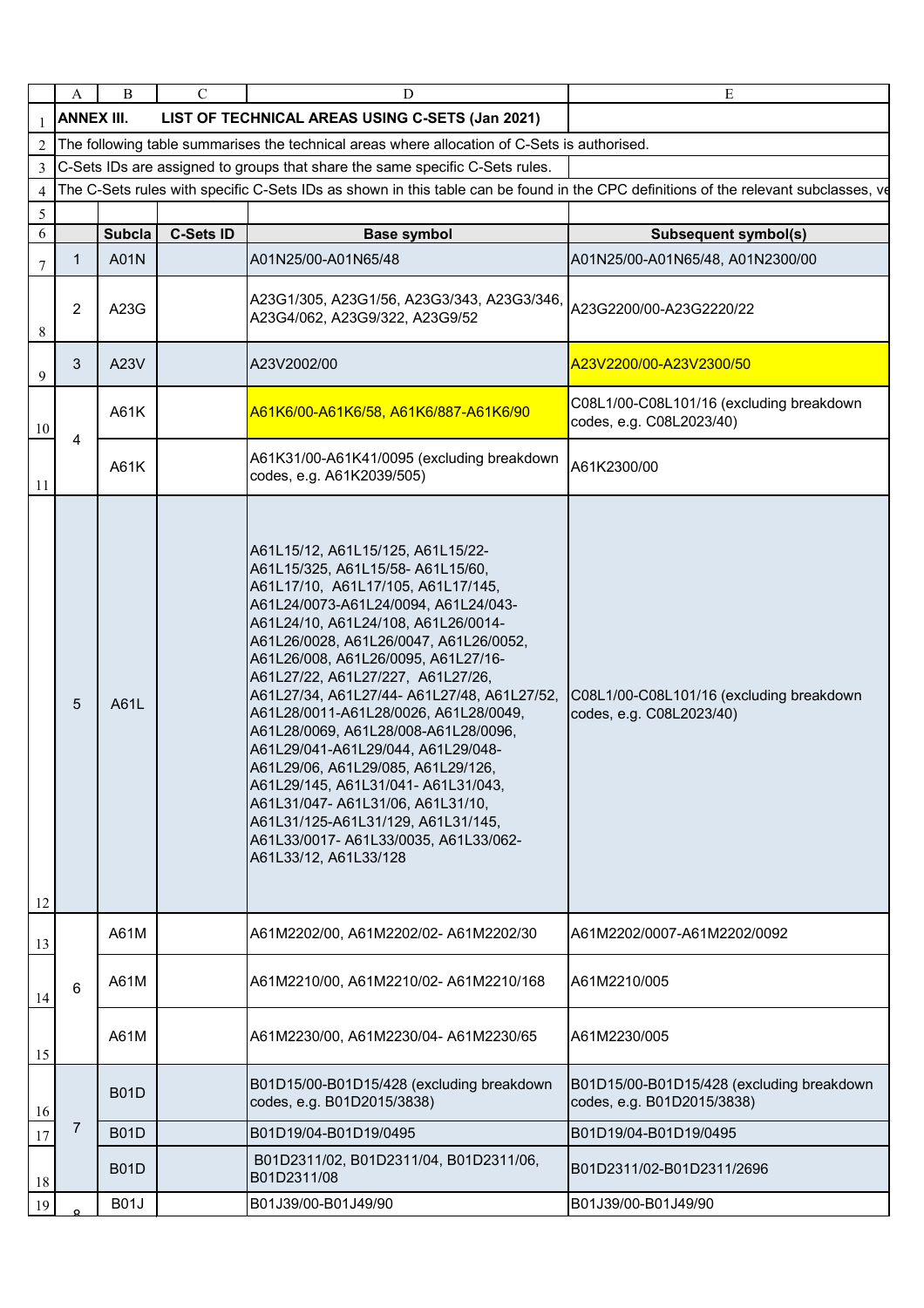|        | A               | $\bf{B}$    | $\mathbf C$ | $\mathbf D$                                                         | E                                                                                                                                   |
|--------|-----------------|-------------|-------------|---------------------------------------------------------------------|-------------------------------------------------------------------------------------------------------------------------------------|
| $20\,$ |                 | <b>B01J</b> |             | B01J2523/00                                                         | B01J2523/10-B01J2523/847                                                                                                            |
| 21     | 9               | <b>B05D</b> |             | B05D2401/00-B05D2602/00                                             | B05D2401/00-B05D2602/00                                                                                                             |
| $22\,$ | 10              | <b>B22F</b> |             | B22F2998/00, B22F2998/10, B22F2999/00                               | B22F1/00-B22F2207/20, C22C1/00-<br>C22C2204/00 (including breakdown codes, e.g.<br>B22F2003/248, C22C2026/002), other<br>subclasses |
| 23     |                 | <b>B29C</b> |             | B29C66/71                                                           | B29K2001/00-B29K2096/04                                                                                                             |
| $24\,$ | 11              | <b>B29C</b> |             | B29C66/7212                                                         | B29K2201/00-B29K2311/14                                                                                                             |
| 25     |                 | <b>B29C</b> |             | B29C66/8122                                                         | B29K2801/00-B29K2911/14                                                                                                             |
| 26     | 12 <sup>2</sup> | <b>B32B</b> | #B32Ba      | B32B17/10                                                           | B32B2319/00-B32B2386/00                                                                                                             |
| $27\,$ |                 | <b>B65H</b> |             | B65H2301/44331                                                      | B65H2701/131-B65H2701/1322                                                                                                          |
| 28     |                 | <b>B65H</b> |             | B65H2301/447-B65H2301/44795                                         | B65H2220/01, B65H2220/02                                                                                                            |
| 29     | 13              | <b>B65H</b> |             | B65H2511/00-B65H2519/00, B65H2701/13-<br>B65H2701/139               | B65H2220/01-B65H2220/11                                                                                                             |
| 30     | 14              | CO4B        |             | C04B2/00-C04B32/02, C04B38/00-C04B41/91,<br>C04B2103/00-C04B2111/94 | C04B2/00-C04B2201/52, C04B2290/00-<br>C04B2290/20                                                                                   |
| 31     | 15              | CO5B        |             | C05B1/00-C05B19/02                                                  | C05B1/00-C05B19/02, C05C1/00-C05C11/00,<br>C05D1/00-C05D9/02, C05F1/00-C05F11/10;<br>C05G1/00- C05G3/08                             |
| 32     | 16              | C05C        |             | C05C1/00-C05C11/00                                                  | C05C1/00-C05C11/00, C05D1/00-C05D9/02,<br>C05F1/00-C05F11/10; C05G1/00-C05G3/08;<br>C05F11/10, C05G1/00- C05G3/08                   |
| 33     | 17              | C05D        |             | C05D1/00-C05D9/02                                                   | C05D1/00-C05D9/02, C05F1/00-C05F11/10,<br>C05G1/00- C05G3/08                                                                        |
| 34     | 18              | C05F        |             | C05F1/00-C05F11/10                                                  | C05F1/00-C05F11/10, C05G1/00- C05G3/08                                                                                              |
| 35     | 19              | C05G        |             | C05G1/00-C05G3/08                                                   | C05G1/00-C05G3/08                                                                                                                   |
| 36     |                 | C07C        |             | C07C1/00-C07C7/20                                                   | C07C9/00-C07C15/62                                                                                                                  |
| 37     |                 | C07C        |             | C07C17/00-C07C17/42                                                 | C07C19/00-C07C25/28                                                                                                                 |
| 38     |                 | C07C        |             | C07C29/00-C07C29/94                                                 | C07C31/00-C07C35/52                                                                                                                 |
| 39     |                 | C07C        |             | C07C37/00-C07C37/88                                                 | C07C39/00-C07C39/44                                                                                                                 |
| $40\,$ |                 | C07C        |             | C07C41/00-C07C41/60                                                 | C07C43/00-C07C43/32                                                                                                                 |
| 41     |                 | C07C        |             | C07C45/00-C07C45/90                                                 | C07C47/00-C07C49/92                                                                                                                 |
| 42     |                 | C07C        |             | C07C46/00-C07C46/10                                                 | C07C50/00-C07C50/38                                                                                                                 |
| 43     |                 | C07C        |             | C07C51/00-C07C51/64                                                 | C07C53/00-C07C66/02                                                                                                                 |
| 44     |                 | C07C        |             | C07C67/00-C07C67/62                                                 | C07C69/00-C07C69/95                                                                                                                 |
| 45     |                 | C07C        |             | C07C68/00-C07C68/08                                                 | C07C69/96                                                                                                                           |
| 46     |                 | C07C        |             | C07C201/00-C07C201/16                                               | C07C203/00-C07C207/04                                                                                                               |
| 47     |                 | C07C        |             | C07C209/00-C07C209/90                                               | C07C211/00-C07C211/65                                                                                                               |
| 48     |                 | C07C        |             | C07C213/00-C07C213/10                                               | C07C215/00-C07C219/34                                                                                                               |
| 49     | 20              | C07C        |             | C07C221/00                                                          | C07C223/00-C07C225/36                                                                                                               |
| $50\,$ |                 | C07C        |             | C07C227/00-C07C227/44                                               | C07C229/00-C07C229/76                                                                                                               |
| 51     |                 | C07C        |             | C07C231/00-C07C231/24                                               | C07C233/00-C07C237/52                                                                                                               |
| 52     |                 | C07C        |             | C07C241/00-C07C241/04                                               | C07C243/00-C07C243/42                                                                                                               |
| 53     |                 | C07C        |             | C07C249/00-C07C249/16                                               | C07C251/00-C07C251/88                                                                                                               |
| 54     |                 | C07C        |             | C07C253/00-C07C253/34                                               | C07C255/00-C07C255/67                                                                                                               |
| 55     |                 | C07C        |             | C07C263/00-C07C263/20                                               | C07C265/00-C07C265/16                                                                                                               |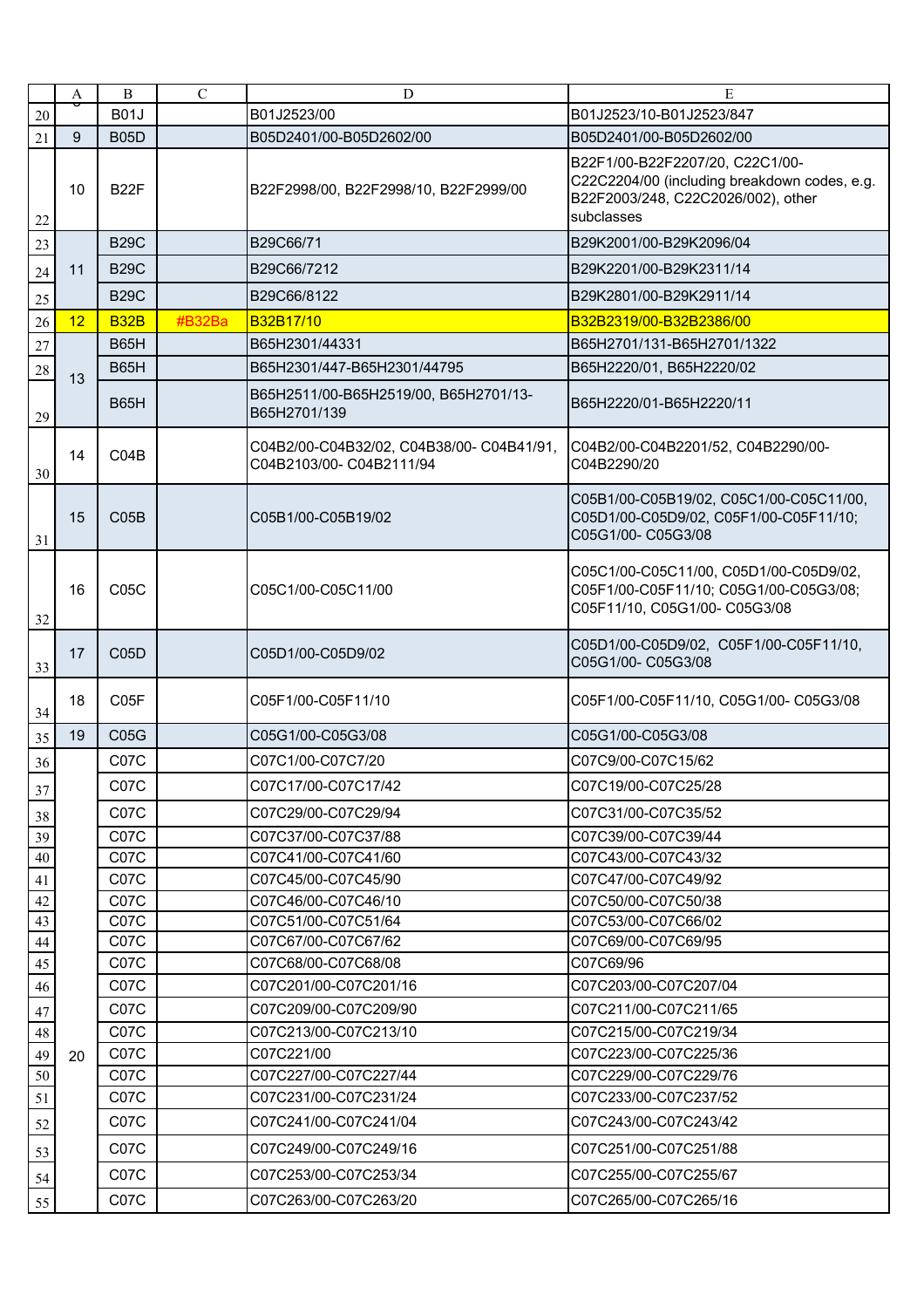|                 | A  | B                 | $\mathbf C$ | D                                                                                                                                                                                                                                                            | E                                                                                                                                                                                                                                                                           |
|-----------------|----|-------------------|-------------|--------------------------------------------------------------------------------------------------------------------------------------------------------------------------------------------------------------------------------------------------------------|-----------------------------------------------------------------------------------------------------------------------------------------------------------------------------------------------------------------------------------------------------------------------------|
| 56              |    | C07C              |             | C07C269/00-C07C269/08                                                                                                                                                                                                                                        | C07C271/00-C07C271/68                                                                                                                                                                                                                                                       |
| 57              |    | C07C              |             | C07C273/00-C07C273/189                                                                                                                                                                                                                                       | C07C275/00-C07C275/70                                                                                                                                                                                                                                                       |
| 58              |    | C07C              |             | C07C277/00-C07C277/08                                                                                                                                                                                                                                        | C07C279/00-C07C279/36                                                                                                                                                                                                                                                       |
| 59              |    | C07C              |             | C07C303/00-C07C303/46                                                                                                                                                                                                                                        | C07C305/00-C07C311/65                                                                                                                                                                                                                                                       |
| 60              |    | C07C              |             | C07C315/00-C07C315/06                                                                                                                                                                                                                                        | C07C317/00-C07C317/50                                                                                                                                                                                                                                                       |
| 61              |    | C <sub>07</sub> C |             | C07C319/00-C07C319/30                                                                                                                                                                                                                                        | C07C321/00-C07C323/67                                                                                                                                                                                                                                                       |
| $\overline{62}$ |    | C07C              |             | C07C407/00-C07C407/006                                                                                                                                                                                                                                       | C07C409/00-C07C409/44                                                                                                                                                                                                                                                       |
| 63              |    | C <sub>0</sub> 8F | #C8Fa       | C08F6/00-C08F6/28                                                                                                                                                                                                                                            | C08L23/00-C08L57/12<br>(excluding breakdown indexing codes)                                                                                                                                                                                                                 |
| 64              |    | C08F              | #C8Fb1      | C08F8/00-C08F8/50                                                                                                                                                                                                                                            | C08F10/00-C08F34/04, C08F38/00-C08F38/04,<br>C08F110/00-C08F134/04, C08F138/00-<br>C08F138/04, C08F210/00-C08F234/04,<br>C08F238/00-C08F299/08                                                                                                                              |
| 65              |    | C08F              | #C8Fb2      | C08F8/00-C08F8/50                                                                                                                                                                                                                                            | C08F8/00-C08F8/50, C08F10/00-C08F34/04,<br>C08F38/00-C08F38/04, C08F110/00-<br>C08F134/04, C08F138/00-C08F138/04,<br>C08F210/00-C08F234/04, C08F238/00-<br>C08F299/08                                                                                                       |
| 66              | 21 | C08F              | #C8Fc       | C08F10/00-C08F10/14, C08F12/00-C08F12/36,<br>C08F14/06, C08F14/18-C08F14/28, C08F36/00-<br>C08F36/22, C08F110/00-C08F110/14,<br>C08F112/00-C08F112/36, C08F136/00-<br>C08F136/22, C08F210/00-C08F210/18,<br>C08F212/00-C08F212/36, C08F236/00-<br>C08F236/22 | C08F2/00-C08F2/60                                                                                                                                                                                                                                                           |
| 67              |    | C08F              | #C8Fd       | C08F10/00-C08F10/14, C08F12/00-C08F12/36,<br>C08F36/00-C08F36/22, C08F110/00-<br>C08F110/14, C08F112/00-C08F112/36,<br>C08F136/00-C08F136/22, C08F210/00-<br>C08F210/18, C08F212/00-C08F212/36,<br>C08F236/00-C08F236/22                                     | C08F4/00-C08F4/82                                                                                                                                                                                                                                                           |
| 68              |    | C08F              | #C8Fe       | C08F110/02-C08F110/14                                                                                                                                                                                                                                        | C08F2500/01-C08F2500/26                                                                                                                                                                                                                                                     |
| 69              |    | C08F              | #C8Fg       | C08F210/02-C08F210/18 (exclusions apply, see<br>C-Set rules)                                                                                                                                                                                                 | C08F210/02-C08F238/04, (exclusions apply, see<br>C-Set rules), C08F2500/01-C08F2500/26                                                                                                                                                                                      |
| 70              |    | C08F              | #C8Fh       | C08F210/02-C08F238/04 (exclusions apply, see<br>C-Set rules)                                                                                                                                                                                                 | C08F210/02-C08F238/04 (exclusions apply, see<br>C-Set rules)                                                                                                                                                                                                                |
| 71              |    | C08F              | #C8Fi       | C08F251/00-C08F292/00                                                                                                                                                                                                                                        | C08F210/00-C08F238/04 (exclusions apply, see<br>C-Set rules)                                                                                                                                                                                                                |
| 72              |    | <b>C08G</b>       | #C8Ga       | C08G18/10, C08G18/12                                                                                                                                                                                                                                         | C08G18/2805, C08G18/30-C08G18/3897,<br>C08G18/40, C08G18/42, C08G18/44,<br>C08G18/46, C08G18/48, C08G18/50,<br>C08G18/52, C08G18/54, C08G18/56,<br>C08G18/58, C08G18/60, C08G18/61,<br>C08G18/62, C08G18/63, C08G18/64,<br>C08G18/65-C08G18/6696, C08G18/70-<br>C08G18/8096 |
| 73              |    | <b>C08G</b>       | #C8Gb       | C08G18/10, C08G18/12                                                                                                                                                                                                                                         | C08G18/02-C08G18/027, C08G18/09-<br>C08G18/097                                                                                                                                                                                                                              |
| 74              |    | C08G              | #C8Gc       | C08G18/67-C08G18/679, excluding<br>C08G18/6705                                                                                                                                                                                                               | C08G18/0804-C08G18/0833                                                                                                                                                                                                                                                     |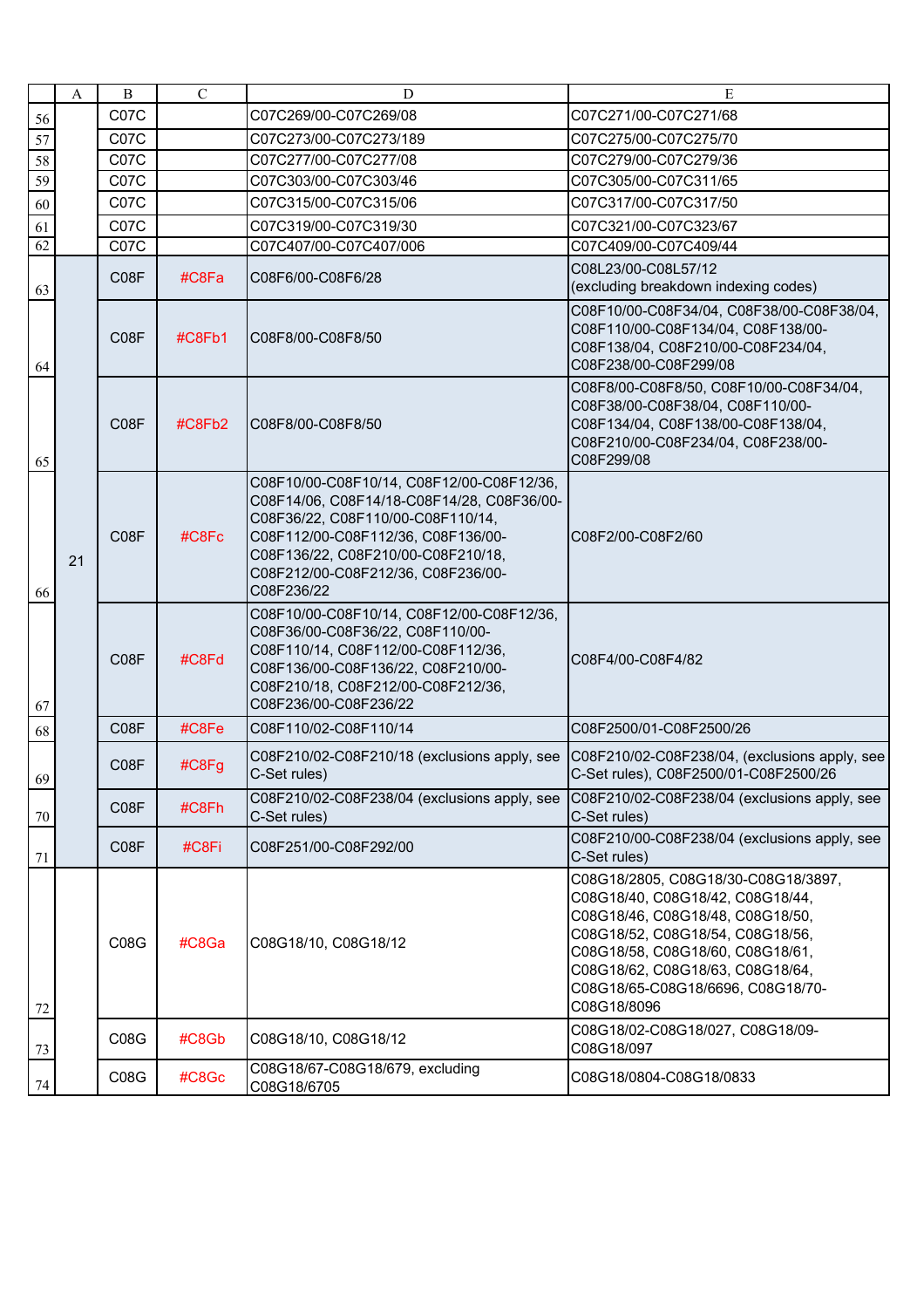|                 | A  | B                 | $\mathbf C$ | D                                                                                     | E                                                                                                                                                                                                                                                                                                                     |
|-----------------|----|-------------------|-------------|---------------------------------------------------------------------------------------|-----------------------------------------------------------------------------------------------------------------------------------------------------------------------------------------------------------------------------------------------------------------------------------------------------------------------|
| 75              | 22 | <b>C08G</b>       | #C8Gd       | C08G18/671-C08G18/672                                                                 | C08G18/40, C08G18/42, C08G18/44,<br>C08G18/46, C08G18/48, C08G18/50,<br>C08G18/52, C08G18/54, C08G18/56,<br>C08G18/58, C08G18/60, C08G18/61,<br>C08G18/62, C08G18/63, C08G18/64,<br>C08G18/65-C08G18/6696, C08G18/6705,<br>C08G18/6795-C08G18/698                                                                     |
| $\overline{76}$ |    | C08G              | #C8Ge       | C08G18/81-C08G18/8191                                                                 | C08G18/0804-C08G18/0833                                                                                                                                                                                                                                                                                               |
| 77              |    | <b>C08G</b>       | #C8Gf       | C08G18/8158-C08G18/8175                                                               | C08G18/40, C08G18/42, C08G18/44,<br>C08G18/46, C08G18/48, C08G18/50,<br>C08G18/52, C08G18/54, C08G18/56,<br>C08G18/58, C08G18/60, C08G18/61,<br>C08G18/62, C08G18/63, C08G18/64,<br>C08G18/65-C08G18/6696, C08G18/6705,<br>C08G18/6795-C08G18/698, C08G18/65-<br>C08G18/6696, C08G18/6705, C08G18/6795-<br>C08G18/698 |
| 78              | 23 | C08K              | #C8Ka       | C08K3/00-C08K13/08 (excluding breakdown<br>codes, e.g. C08K2003/385)                  | C08L1/00-C08L101/16 (excluding breakdown<br>codes, e.g. C08L2023/40)                                                                                                                                                                                                                                                  |
| 79              |    | C08L              | #C8La       | C08L1/00-C08L101/16 (excluding breakdown<br>codes, e.g. C08L2023/40)                  | C08L1/00-C08L101/16 (excluding breakdown<br>codes, e.g. C08L2023/40)                                                                                                                                                                                                                                                  |
| 80              |    | C <sub>0</sub> 8L | #C8La(Si)   | C08L1/00-C08L101/16 (excluding C08L83/02-<br>C08L83/16 and excluding breakdown codes) | C08L83/02-C08L83/16, C08L83/00                                                                                                                                                                                                                                                                                        |
| 81              |    | C08L              | #C8La(Si)2  | C08L83/02-C08L83/16                                                                   | C08L83/00 and optionally<br>C08L1/00-C08L101/16<br>(excluding C08L83/02-C08L83/16 and excluding<br>breakdown codes)                                                                                                                                                                                                   |
| 82              | 24 | C08L              | #C8Lb       | C08L1/00-C08L101/16 (excluding breakdown<br>codes, e.g. C08L2023/40)                  | C08L1/00-C08L101/16 (excluding breakdown<br>codes, e.g. C08L2023/40), C08K3/00-<br>C08K13/08 (excluding breakdown codes, e.g.<br>C08K2003/385)                                                                                                                                                                        |
| 83              |    | C08L              | #C8Lb(Si)   | C08L1/00-C08L101/16 (excluding C08L83/02-<br>C08L83/16 and excluding breakdown codes) | C08L83/02-C08L83/16, C08L83/00, C08K3/00-<br>C08K13/08 (excluding breakdown codes)                                                                                                                                                                                                                                    |
| 84              |    | C08L              | #C8Lb(Si)2  | C08L83/02-C08L83/16                                                                   | C08L83/00 and optionally<br>C08L1/00-C08L101/16,<br>(excluding C08L83/02-C08L83/16 and excluding<br>breakdown codes),<br>C08K3/00-C08K13/08 (excluding breakdown<br>codes)                                                                                                                                            |
| 85              |    | C08L              | #C8Lz       | C08L1/00-C08L101/16 (excluding breakdown<br>codes)                                    | C08L2666/00-C08L2666/26                                                                                                                                                                                                                                                                                               |
| 86              |    | C09D              | #C9Da       | C09D4/00                                                                              | C08F210/00-C08F246/00 (excluding breakdown<br>codes, e.g. C08F2220/286)                                                                                                                                                                                                                                               |
| 87              |    | C09D              | #C9Db       | C09D4/06                                                                              | C08F251/00-C08F291/185                                                                                                                                                                                                                                                                                                |
| 88              |    | C09D              | #C9Dc       | C09D101/00-C09D201/10                                                                 | C08L1/00-C08L101/16 (excluding breakdown<br>codes)                                                                                                                                                                                                                                                                    |
| 89              |    | C09D              | #C9Dc(Si)   | C09D101/00-C09D201/10<br>(excluding C09D183/02-C09D183/16)                            | C08L83/02-C08L83/16, C08L83/00                                                                                                                                                                                                                                                                                        |
| 90              |    | C09D              | #C9Dc(Si)2  | C09D183/02-C09D183/16                                                                 | C08L83/00 and optionally C08L1/00-<br>C08L101/16 (excluding C08L83/02-C08L83/16<br>and excluding breakdown codes)                                                                                                                                                                                                     |
| 91              | 25 | C09D              | #C9De       | C09D101/00-C09D201/10                                                                 | C08K3/00-C08K13/08 (excluding breakdown<br>codes, e.g. C08K2003/385)                                                                                                                                                                                                                                                  |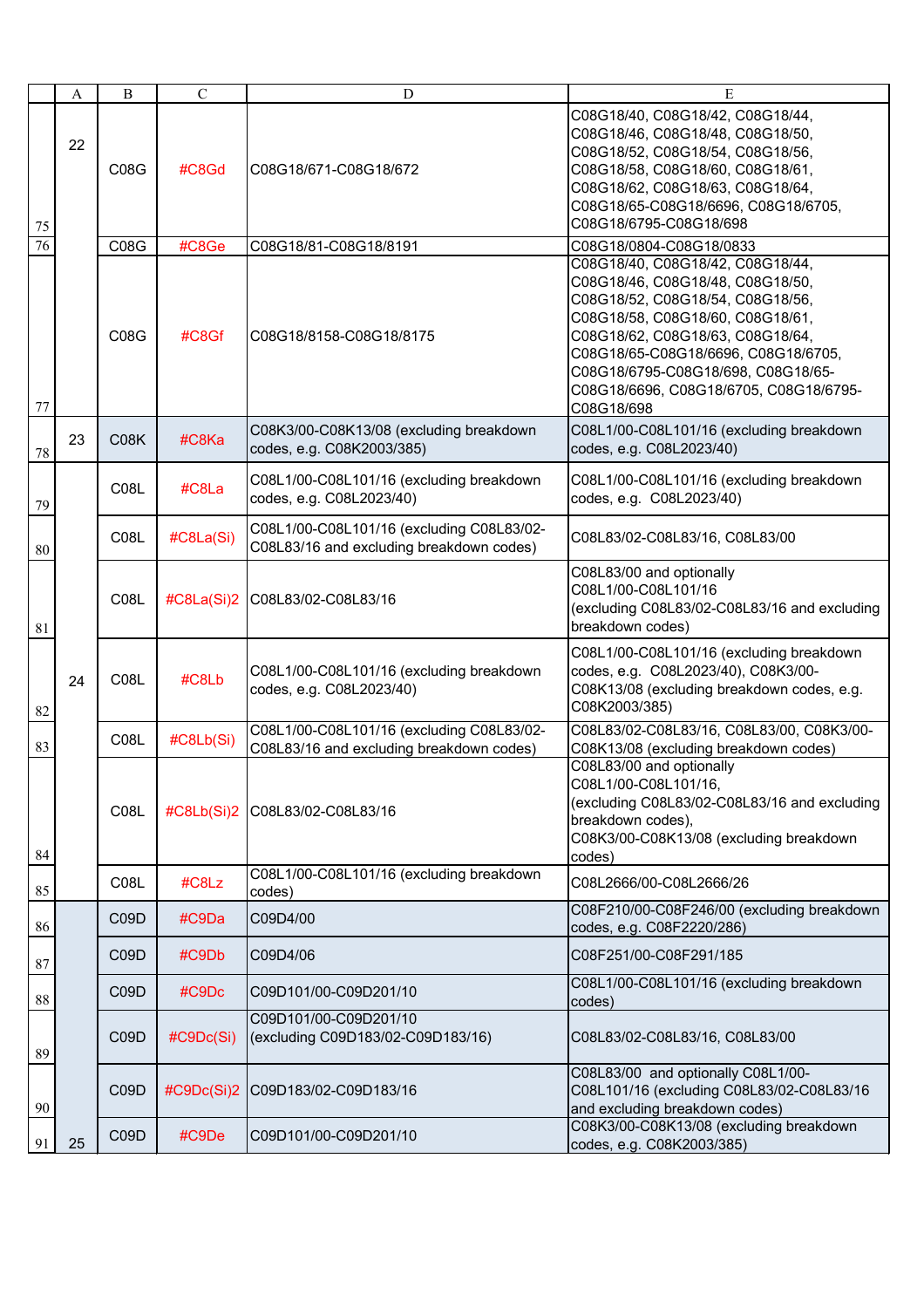|     | A  | $\bf{B}$          | $\mathbf C$   | D                                                                                                  | E                                                                                                                                                                    |
|-----|----|-------------------|---------------|----------------------------------------------------------------------------------------------------|----------------------------------------------------------------------------------------------------------------------------------------------------------------------|
| 92  |    | C09D              | #C9Df         | C09D101/00-C09D201/10                                                                              | C08L1/00-C08L101/16 (excluding breakdown<br>codes, e.g. C08L2023/40), C08K3/00-<br>C08K13/08 (excluding breakdown codes, e.g.<br>C08K2003/385)                       |
| 93  |    | C <sub>09</sub> D | #C9Df(Si)     | C09D101/00-C09D201/10 (excluding<br>C09D183/02-C09D183/16)                                         | C08L83/02-C08L83/16, C08K3/00-C08K13/08<br>(excluding breakdown codes)                                                                                               |
| 94  |    | C09D              | #C9Df(Si)2    | C09D183/02-C09D183/16                                                                              | C08L83/00 and optionally C08L1/00-C08L101/16<br>(excluding C08L83/02-C08L83/16 and excluding<br>breakdown codes), C08K3/00-C08K13/08<br>(excluding breakdown codes)  |
| 95  |    | C09D              | #C9Dz         | C09D101/00-C09D201/10                                                                              | C08L2666/00-C08L2666/26                                                                                                                                              |
| 96  |    | C <sub>0</sub> 9J | #C9Ja         | C09J4/00                                                                                           | C08F210/00-C08F246/00 excluding breakdown<br>codes, e.g. C08F2220/286)                                                                                               |
| 97  |    | C <sub>0</sub> 9J | #C9Jb         | C09J4/06                                                                                           | C08F251/00-C08F291/185                                                                                                                                               |
| 98  |    | C <sub>0</sub> 9J | #C9Jc         | C09J101/00-C09J201/10                                                                              | C08L1/00-C08L101/16 (excluding breakdown<br>codes)                                                                                                                   |
| 99  |    | C <sub>0</sub> 9J | #C9Jc(Si)     | C09J101/00-C09J201/10 (excluding C09J183/02-<br>C09J183/16)                                        | C08L83/02-C08L83/16, C08L83/00                                                                                                                                       |
| 100 |    | C <sub>0</sub> 9J | #C9Jc(Si)2    | C09J183/02-C09J183/16                                                                              | C08L83/00 and optionally C08L1/00-C08L101/16<br>(excluding C08L83/02-C08L83/16 and excluding<br>breakdown codes)                                                     |
| 101 | 26 | C <sub>0</sub> 9J | #C9Je         | C09J101/00-C09J201/10                                                                              | C08K3/00-C08K13/08 (excluding breakdown<br>codes, e.g. C08K2003/385)                                                                                                 |
| 102 |    | C <sub>0</sub> 9J | #C9Jf         | C09J101/00-C09J201/10                                                                              | C08L1/00-C08L101/16 (excluding breakdown<br>codes, e.g. C08L2023/40), C08K3/00-<br>C08K13/08 (excluding breakdown codes, e.g.<br>C08K2003/385)                       |
| 103 |    | C <sub>0</sub> 9J | #C9Jf(Si)     | C09J101/00-C09J201/10 (excluding C09J183/02-C08L83/02-C08L83/16, C08K3/00-C08K13/08<br>C09J183/16) | (excluding breakdown codes)                                                                                                                                          |
| 104 |    | C <sub>0</sub> 9J | $\#C9Jf(Si)2$ | C09J183/02-C09J183/16                                                                              | C08L83/00 and optionally C08L1/00-C08L101/16<br>(excluding C08L83/02-C08L83/16) and excluding<br>breakdown codes), C08K3/00-C08K13/08<br>(excluding breakdown codes) |
| 105 |    | C <sub>0</sub> 9J | #C9Jz         | C09J101/00-C09J201/10                                                                              | C08L2666/00-C08L2666/26                                                                                                                                              |
| 106 | 27 | <b>C10M</b>       |               | C10M2201/00-C10M2229/0545                                                                          | C10M2201/00-C10M2229/0545, C10N2210/00-<br>C10N2220/306, C10N2250/00-C10N2260/14                                                                                     |
| 107 | 28 | C12N              |               | C12N15/10-C12N15/1096                                                                              | C12Q2500/00-C12Q2565/634                                                                                                                                             |
| 108 |    | C12N              |               | C12N2310/00-C12N2310/533                                                                           | C12N2310/00-C12N2330/51                                                                                                                                              |
| 109 | 29 | C12Q              |               | C12Q1/68, C12Q1/6802-C12Q1/6897,<br>C12Q1/70-C12Q1/708                                             | C12Q2500/00-C12Q2565/634, C12Q2600/00-<br>C12Q2600/178                                                                                                               |
| 110 |    | D <sub>07</sub> B |               | D07B1/00-D07B9/00                                                                                  | D07B2801/90                                                                                                                                                          |